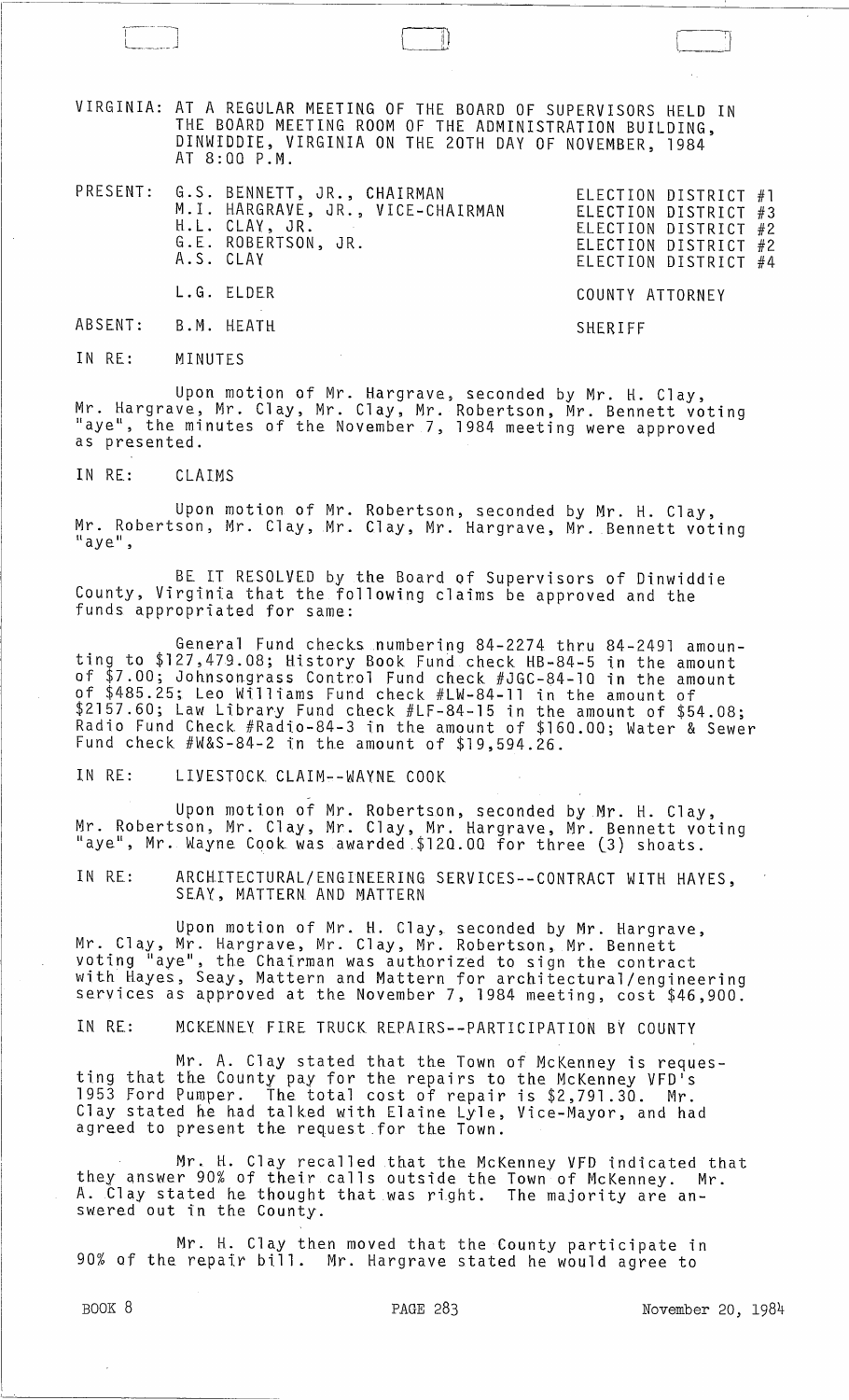pay the bill but he would like to know if the County funds given pay the Biri but he would like to know it the county funds give<br>to the McKenney VFD have been expended or if they know it will be more than used.

Mr. A. Clay stated he did not think all the funds have been spent or budgeted.

Mr. Hargrave stated that when the Board is shown the funds have been depleted, the County would supplement the department.

Mr. A. Clay stated that the Town feels the County has repaired trucks for the other departments and the same should be done for McKenney. The repair of the truck would benefit the County too.

Mr. Hargrave stated that with any department, he felt if the assistance is not needed, they shouldn't ask for it.

Mr. H. Clay stated he felt the Town should share in the repair bill.

Mr. Hargrave seconded the motion. Mr. Clay, Mr. Hargrave, Mr. Clay, Mr. Robertson, Mr. Bennett voting "aye",

BE IT RESOLVED by the Board of Supervisors of Dinwiddie County, Virginia that the County participate in 90% of the repair bill for the McKenney VFD 1953 pumper.

IN RE: BINGO & RAFFLE PERMIT--DINWIDDIE MOOSE LODGE

Because he is a member of this organization, Mr. Robertson removed himself from the room on the action taken on their request.

Upon motion of Mr. H. Clay, seconded by Mr. A. Clay, Mr. Clay, Mr. Clay, Mr. Hargrave, Mr. Bennett voting "aye", the following resolution was adopted:

WHEREAS, the Dinwiddie Moose Lodge has made application to the Board of Supervisors to renew their Bingo and Raffle Permit for the calendar year 1985; and

WHEREAS, the Dinwiddie Moose Lodge has paid the \$10.00 fee and meets the requirements of the State Code of Virginia;

NOW THEREFORE BE IT RESOLVED by the Board of Supervisors of Dinwiddie County, Virginia that the Bingo and Raffle permit be renewed for the Dinwiddie Moose Lodge for the calendar year 1985.

IN RE: BINGO & RAFFLE PERMIT--DINWIDDIE WOMEN OF THE MOOSE

Upon motion of Mr. H. Clay, seconded by Mr. A. Clay, Mr. Clay, Mr. Clay, Mr. Robertson, Mr. Hargrave, Mr. Bennett voting "aye", the following resolution was adopted:

WHEREAS, the Dinwiddie Women of the Moose has made application to the Board of Supervisors to renew their Bingo and Raffle Permit for the calendar 1985; and

WHEREAS, the Dinwiddie Women of the Moose has paid the \$10.00 fee and meets the requirements of the State Code of Virginia;

NOW THEREFORE BE IT RESOLVED that the Bingo & Raffle Permit be renewed for the Dinwiddie Women of the Moose for the calendar year 1985.

IN RE: REAPPOINTMENT--PLANNING COMMISSION--INELL MOODY

 $\omega_{\rm{max}}$ 

 $\sim 10^{11}$  erg  $^{-1}$ 

Upon motion of Mr. Robertson, seconded by Mr. Hargrave,

 $\label{eq:2.1} \frac{1}{2} \frac{1}{2} \frac{1}{2} \left( \frac{1}{2} \frac{1}{2} \right) \left( \frac{1}{2} \frac{1}{2} \right)$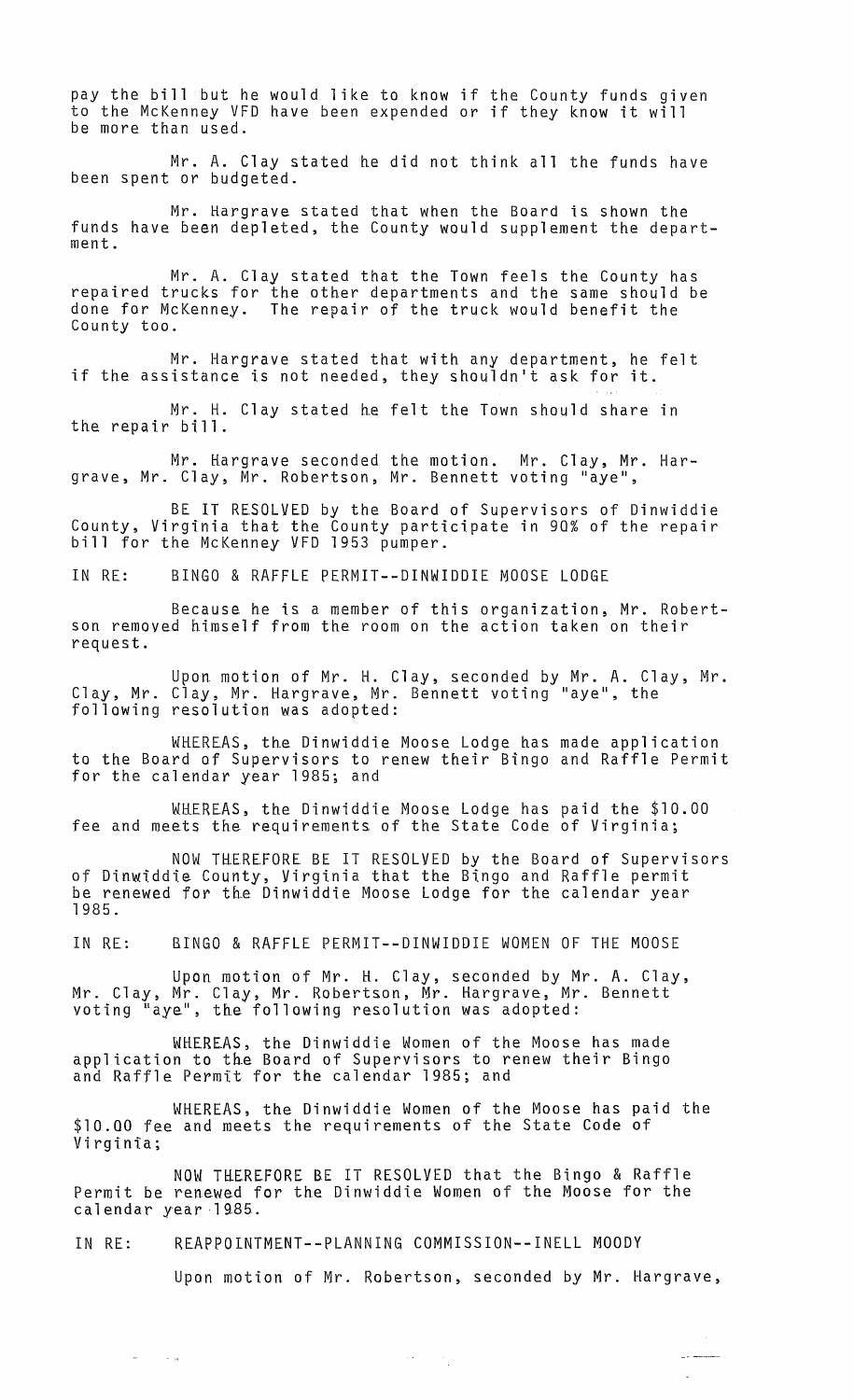Mr. Robertson, Mr. Hargrave, Mr. Clay, Mr. Clay, Mr. Bennett voting "aye", Mrs. Inell Moody was reappointed to the Planning Commission, term expiring December 31, 1988.

IN RE:. APPOINTMENT--TRANSPORTATION SAFETY COMMISSION--BRIAN BILLINGS

Upon motion of Mr. A. Clay, seconded by Mr. Hargrave, Mr. Clay, Mr. Hargrave, Mr. Clay, Mr. Robertson, Mr. Bennett voting "aye", Mr. Brian Billings was appointed to the Transportation Safety<br>Commission to fill the unexpired term of Mr. James McKenzie, re-Commission to fill the unexpired term of Mr. James McKenzie, re-<br>presenting the Rescue Squad, ending December 31, 1984.

IN RE: VIRGINIA READING MONTH, DECEMBER 1984

Upon motion of Mr. H. Clay, seconded by Mr. Robertson, Mr. Clay, Mr. Robertson, Mr. Clay, Mr. Hargrave, Mr. Bennett voting<br>"aye", the following resolution was adopted: "aye", the following resolution was adopted:

WHEREAS, reading undergirds excellence in critical and creative thinking, enhances intellectual and personal development, and serves as a medium for the continuous and expanding learning expected in an information-based technological society; and

WHEREAS, Virginia Reading Month has proven to be a uniquely successful avenue for stimulating public interest in the improvement and enjoyment of reading; and

WHEREAS, the observance of Virginia Reading Month has resulted in the unparalleled cooperation of the business, industrial, civic, and lay community in support of a statewide educational endeavor; and

WHEREAS, reading is a leisure and learning pursuit of value to adults, adolescents, and children in lifelong educational and personal endeavors;

NOW THEREFORE BE IT RESOLVED that the Board of Supervisors of Dinwiddie County, Virginia recognizes the month of December, 1984 as Virginia Reading Month; and

BE IT FURTHER RESOLVED that the Board of Supervisors of Dinwiddie County, Virginia encourages and supports the acitivities of the school system and the community in recognition of Virginia<br>Reading Month.

IN RE: MIDWAY ELEMENTARY SCHOOL--AMERICAN EDUCATION WEEK

Mr. Robertson stated that at the last meeting, each Board member was given a name tag from Mrs. Mildred Goode's fourth grade class at Midway Elementary School in recognition of American Education Week. He asked that the County Administrator send a letter of appreciation to the fourth grade class from the Board of Supervisors. Mr. Bennett stated he thought that would be a good idea and the other Board members agreed.  $\cdot$ 

IN RE: 911 ENHANCED EMERGENCY SERVICE

Mr. H. Clay stated that a representative from C&P appeared at an earlier Board meeting to discuss the 911 Enhanced Emergency Service. He asked if the Board members felt they needed to decide if they were going to pursue it. No decisions were made at that time.

The County Administrator advised the members that there was another cost involved besides the costs offset by the additional fee on the telephone bills. That cost would be the signing of all the roads in the County and the development<br>of a grid system, approximate cost \$50,000 to \$100,000.